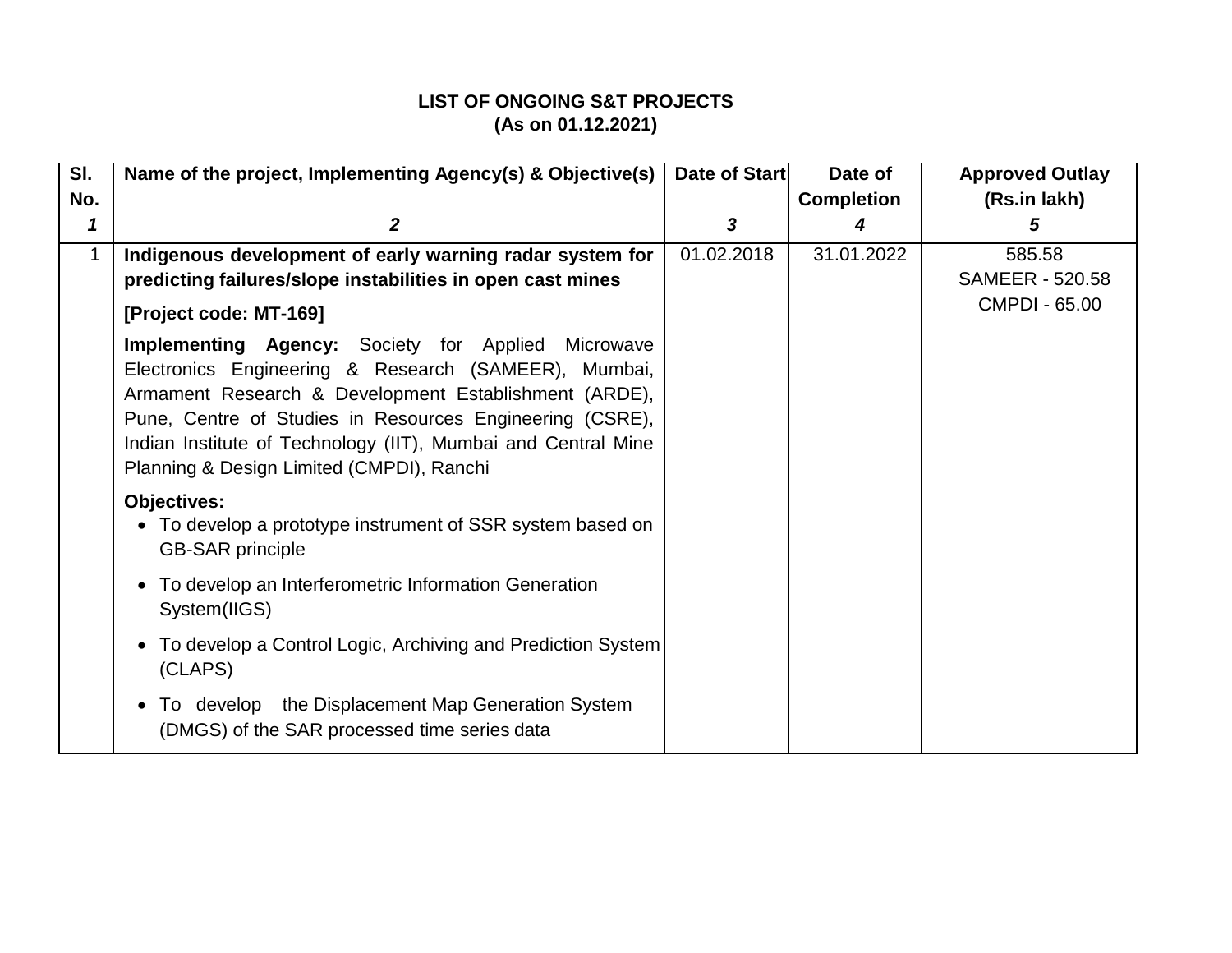| $\overline{\mathsf{SI}.}$ | Name of the project, Implementing Agency(s) & Objective(s)                                                                                                                                                                                            | Date of Start  | Date of           | <b>Approved Outlay</b> |
|---------------------------|-------------------------------------------------------------------------------------------------------------------------------------------------------------------------------------------------------------------------------------------------------|----------------|-------------------|------------------------|
| No.                       |                                                                                                                                                                                                                                                       |                | <b>Completion</b> | (Rs.in lakh)           |
| $\mathbf 1$               | $\overline{2}$                                                                                                                                                                                                                                        | $\overline{3}$ | 4                 | 5                      |
| 2.                        | Modelling and design of indirect coal gasification reactor for                                                                                                                                                                                        | 01.12.2021     | 30.11.2022        | 72.07                  |
|                           | high-ash Indian coals                                                                                                                                                                                                                                 |                |                   | IIT, Madras $-54.37$   |
|                           | [Project code: CE-34]                                                                                                                                                                                                                                 |                |                   | <b>CMPDI-17.70</b>     |
|                           | <b>Implementing Agency: IIT Madras, Chennai and Central Mine</b><br>Planning & Design Limited (CMPDI), Ranchi                                                                                                                                         |                |                   |                        |
|                           | <b>Objectives:</b><br>To conduct two-phase numerical simulations to<br>understand particle separation in a convective transport.<br>Multiple (three or four) configurations will be considered.                                                       |                |                   |                        |
|                           | To design and construct cold flow setups to study the<br>$\bullet$<br>particle transport from one reactor column to another.                                                                                                                          |                |                   |                        |
|                           | To conduct experiments to understand particle separation<br>$\bullet$<br>and fix the design of the reactor with two columns<br>(combustion and gasification).                                                                                         |                |                   |                        |
|                           | To conduct two-phase numerical simulations of reacting<br>$\bullet$<br>flow to establish the working of the reactor designed<br>through cold flow setup.                                                                                              |                |                   |                        |
|                           | To analyze the heat and mass balances and ensure the<br>$\bullet$<br>required heat transfer in column one, where partial<br>burning occurs, and required heat and mass transfers to<br>column two, where endothermic gasification reaction<br>occurs. |                |                   |                        |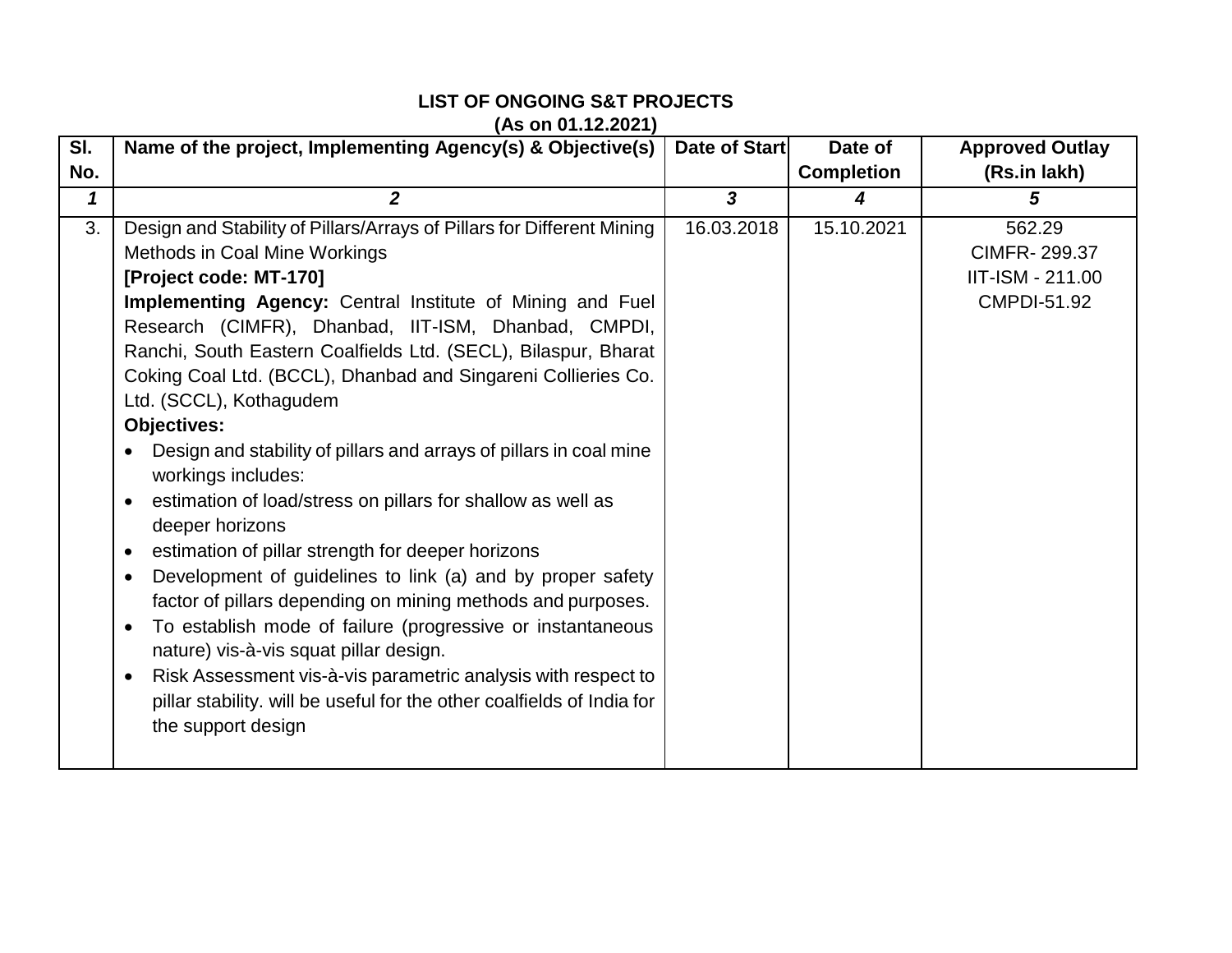| SI. | Name of the project, Implementing Agency(s) & Objective(s)                                                                                                                                                                                                                                                                                                                                                                                                                                                                                                                                                                                                                                                                                                                               | Date of Start | Date of           | <b>Approved Outlay</b>                          |
|-----|------------------------------------------------------------------------------------------------------------------------------------------------------------------------------------------------------------------------------------------------------------------------------------------------------------------------------------------------------------------------------------------------------------------------------------------------------------------------------------------------------------------------------------------------------------------------------------------------------------------------------------------------------------------------------------------------------------------------------------------------------------------------------------------|---------------|-------------------|-------------------------------------------------|
| No. |                                                                                                                                                                                                                                                                                                                                                                                                                                                                                                                                                                                                                                                                                                                                                                                          |               | <b>Completion</b> | (Rs.in lakh)                                    |
| 1   | 2                                                                                                                                                                                                                                                                                                                                                                                                                                                                                                                                                                                                                                                                                                                                                                                        | 3             | 4                 | 5                                               |
| 4.  | Development and Field Trial of 500 T Capacity SAGES-III for Use<br>with Continuous Miners (Phase-III)<br>[Project code: MT-171]<br><b>Implementing Agency: IIT-ISM, Dhanbad, SECL, Bilaspur, M/s</b><br>Andhra Pradesh Heavy Machinery & Engineering Limited<br>(APHMEL), Vijayawada and M/s Jaya Bharat Equipment Pvt. Ltd.<br>(JBEPL), Hyderabad<br><b>Objectives:</b><br>To design, develop and manufacture of 4 nos. of 500 t<br>capacity Self Advancing Goaf Edge Supports (SAGES)<br>compatible with continuous miners in extraction of coal pillars<br>and field trial of developed SAGES in depillaring operation<br>with continuous miner at one of the underground mines of<br><b>SECL</b><br>To study the techno-economic of deployed SAGES (500 T)<br>with Continuous miner. | 01.05.2019    | 30.04.2022        | 396.69<br><b>IIT-ISM-85.69</b><br>APHMEL-311.00 |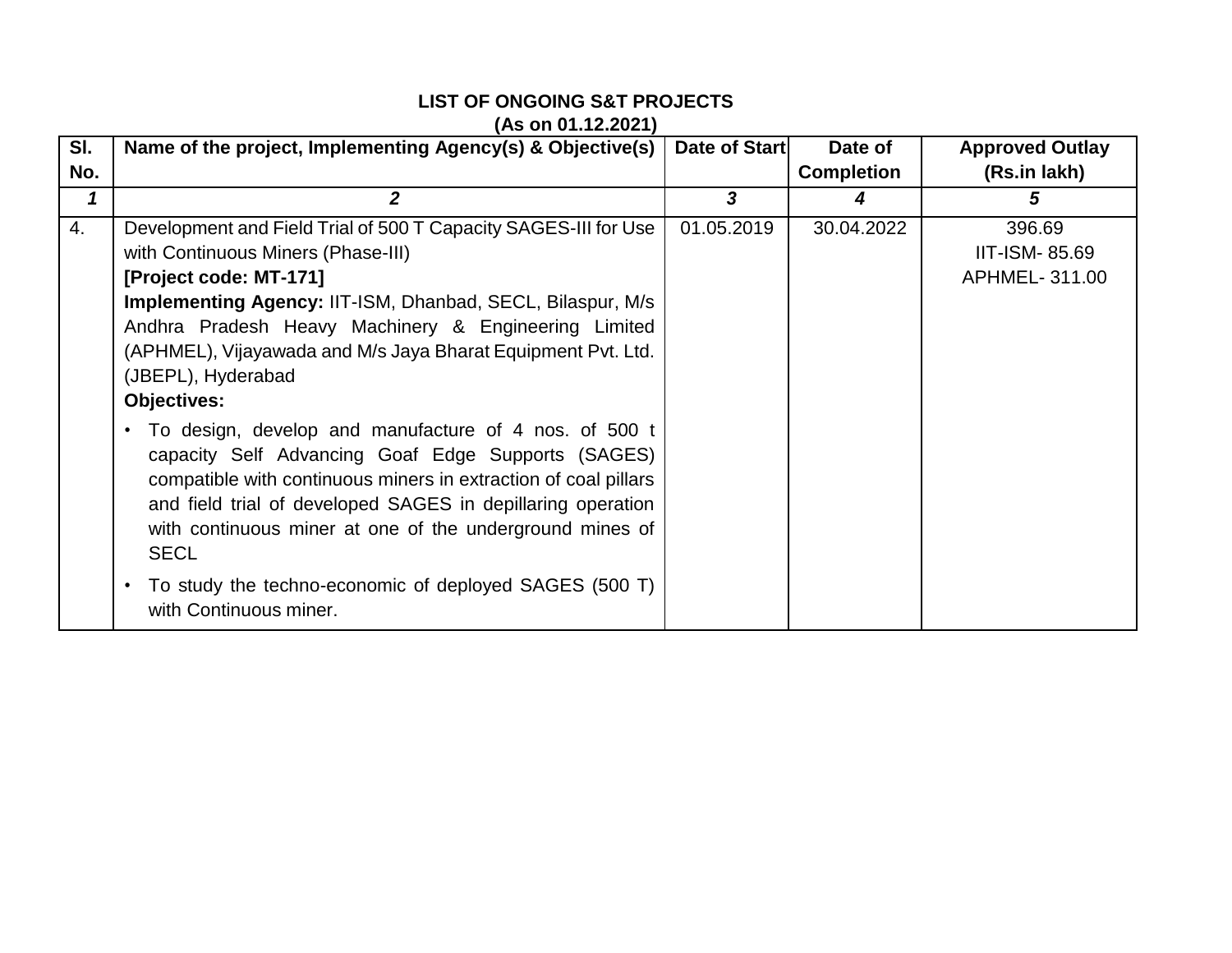| SI. | Name of the project, Implementing Agency(s) & Objective(s)                                                                                                                                                                                                                                                                                                                                                                                                                                                                                                   | Date of Start           | Date of           | <b>Approved Outlay</b>                                                              |
|-----|--------------------------------------------------------------------------------------------------------------------------------------------------------------------------------------------------------------------------------------------------------------------------------------------------------------------------------------------------------------------------------------------------------------------------------------------------------------------------------------------------------------------------------------------------------------|-------------------------|-------------------|-------------------------------------------------------------------------------------|
| No. |                                                                                                                                                                                                                                                                                                                                                                                                                                                                                                                                                              |                         | <b>Completion</b> | (Rs.in lakh)                                                                        |
| 1   | $\overline{2}$                                                                                                                                                                                                                                                                                                                                                                                                                                                                                                                                               | $\overline{\mathbf{3}}$ | 4                 | 5                                                                                   |
| 5.  | Indigenous Development of IoT Enabled Technology for<br>Monitoring, Analysis and Interpretation of Longwall Shield<br>Pressures for Improving Safety and Productivity<br>[Project code: MT-172]<br>Implementing Agency: CMPDI, Ranchi, IIT, Kharagpur &<br>Eastern Coalfields Limited (ECL), Sanctoria<br><b>Objectives:</b><br>Indigenous Development of IoT Enabled Technology for<br>Monitoring, Analysis and Interpretation of Longwall Shield<br>Pressures for Improving Safety and Productivity                                                        | 01.12.2020              | 30.11.2023        | 471.00<br>IIT-KGP: 367.16,<br>CMPDI: 103.84,<br>ECL: Nil                            |
| 6.  | Assessment of Rare Earth Elements (REE) and other economic<br>resources in Coal & Non-Coal Strata and Characterization of Acid<br>Mine Drainage and its pollution control from the North Eastern<br>Region (NER) Coalfield<br>[Project code: EE-51]<br><b>Implementing Agency: Panjab University, Chandigarh, CMPDI,</b><br>Ranchi & Duke University, USA<br><b>Objectives:</b><br>• To assess all Rare Earth Elements (La, Ce, Pr, Nd, Pm, Sm,<br>Eu, Gd, Tb, Dy, Ho, Er, Em, Yb, Lu) and Sc, Y in Coal and<br>Non-Coal strata and overburden in NE Region. | 01.12.2020              | 30.11.2022        | 361.38<br>Panjab University:<br>215.04,<br>CMPDI: 103.84,<br>Duke university: 42.50 |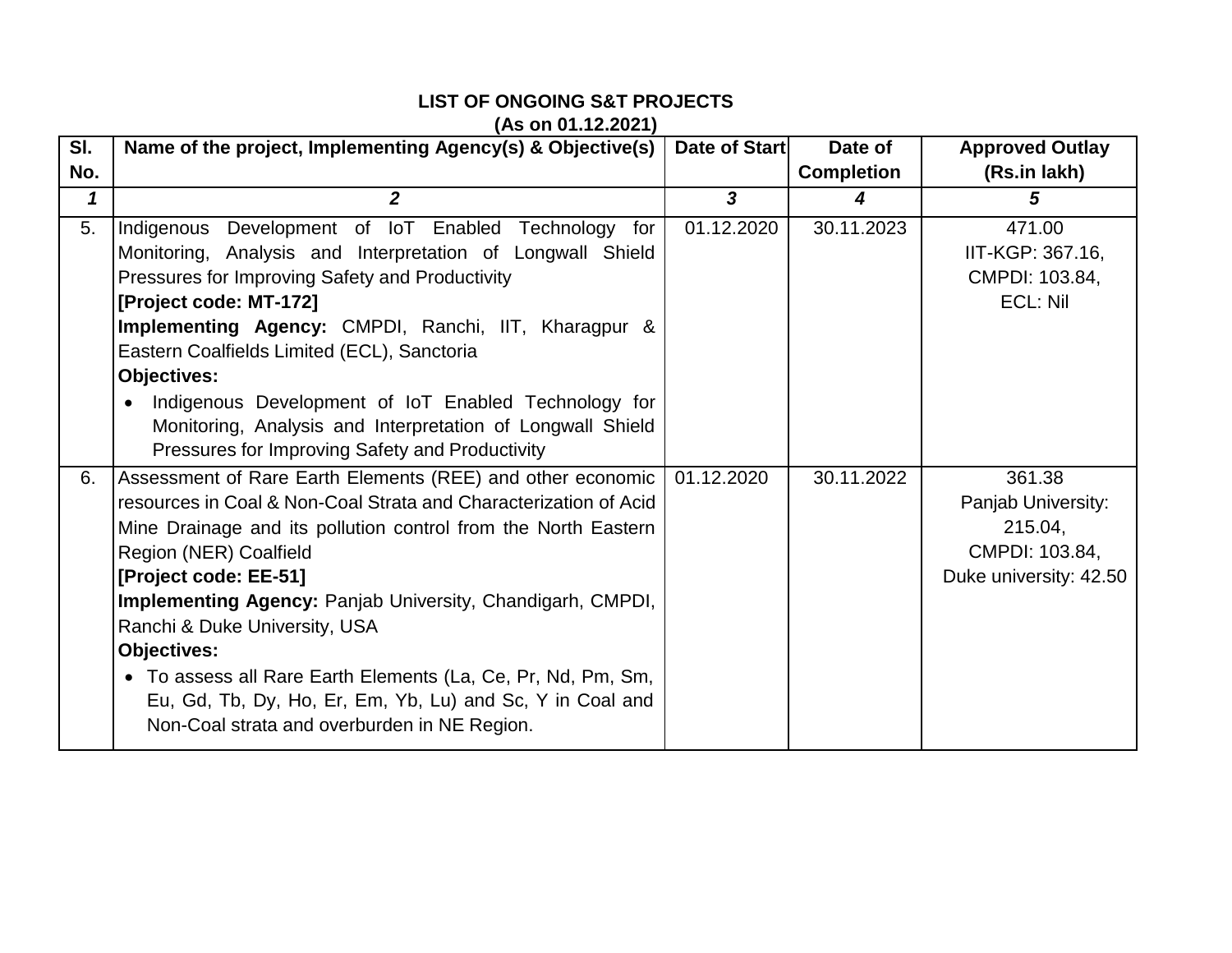| SI. | Name of the project, Implementing Agency(s) & Objective(s)                                                                                                     | Date of Start | Date of           | <b>Approved Outlay</b> |
|-----|----------------------------------------------------------------------------------------------------------------------------------------------------------------|---------------|-------------------|------------------------|
| No. |                                                                                                                                                                |               | <b>Completion</b> | (Rs.in lakh)           |
|     |                                                                                                                                                                | 3             |                   | 5                      |
|     | • To assess other economic resources (Uranium, Thorium,<br>Monazite sand, Rutile, Zircon etc) in Coal, Non-Coal strata and<br>overburden dumps in NE Region.   |               |                   |                        |
|     | • To measure of major and trace elements of the acid mine<br>drainage water samples;                                                                           |               |                   |                        |
|     | • To conduct sequential leaching experiment on coal and Coal<br>Combustion Residual (CCR) to evaluate mechanism of<br>mobilization of REE and associated CCRs. |               |                   |                        |
|     | • To develop the most cost-effective remedial design through in-<br>situ remediation processes as currently an emerging practice<br>globally.                  |               |                   |                        |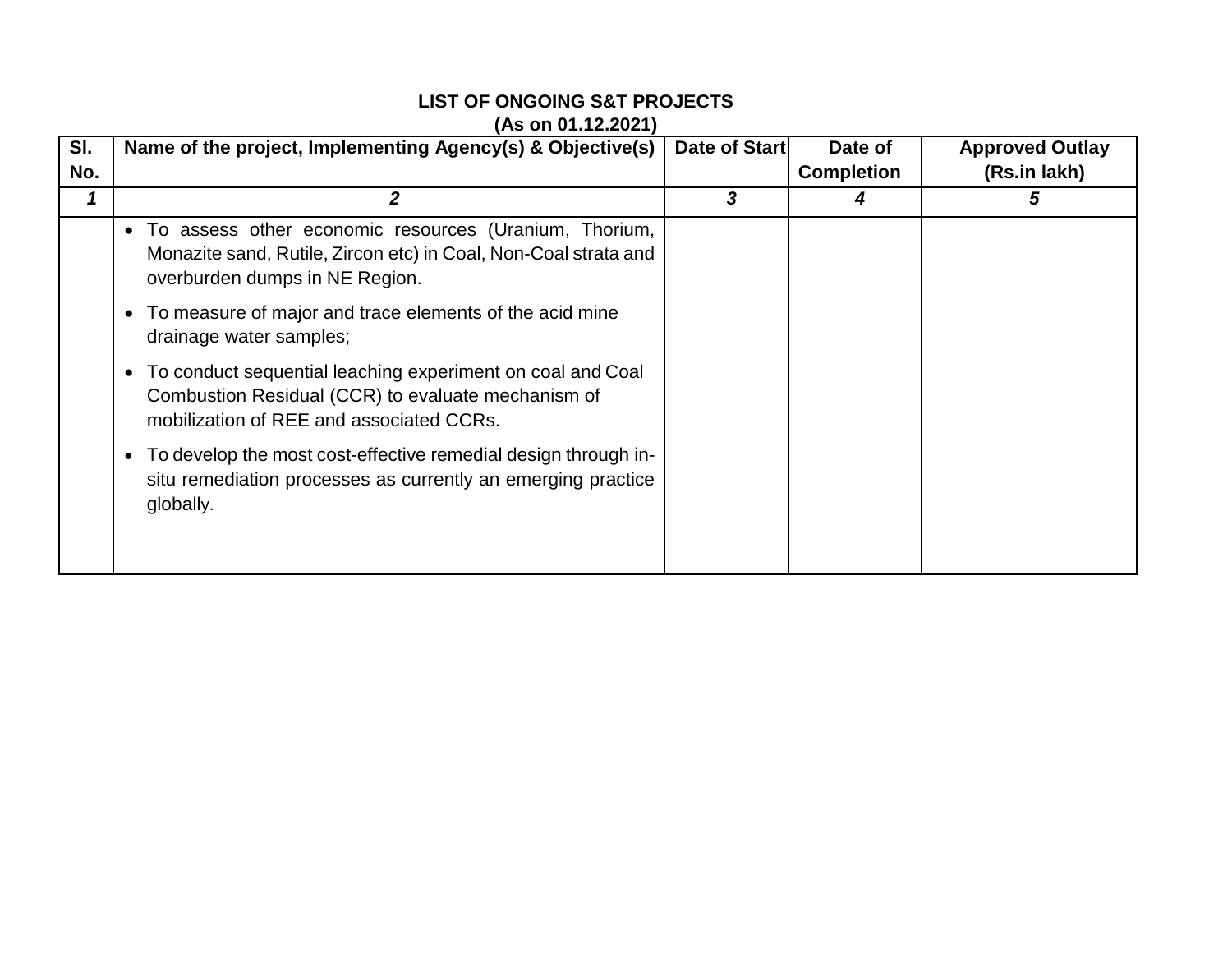|    | ,,,,,,,,,,,,,,,,,                                                   |            |            |                       |
|----|---------------------------------------------------------------------|------------|------------|-----------------------|
| 7. | Study of hazards due to mining induced sub-surface cavities and     | 15.03.2021 | 14.03.2023 | 199.96                |
|    | waterlogged areas in inaccessible old workings in underground       |            |            | IIT-ISM: 199.96,      |
|    | coal mines using geophysical technique                              |            |            | ECL: Nil              |
|    | [Project code: MT-173]                                              |            |            |                       |
|    | Implementing Agency: IIT-ISM, Dhanbad and ECL, Sanctoria            |            |            |                       |
|    | <b>Objectives:</b>                                                  |            |            |                       |
|    | To detect subsurface cavities or fire areas leading to potholing,   |            |            |                       |
|    | sinking or sudden collapse of ground and also risk of inrush of     |            |            |                       |
|    | water from water logged areas in the inaccessible / doubtful        |            |            |                       |
|    | location of underground coal mines causing loss of lives, damage    |            |            |                       |
|    | to surface structures, houses, roads etc. and also ascertaining its |            |            |                       |
|    | location using geo-physical methods                                 |            |            |                       |
|    |                                                                     |            |            |                       |
|    |                                                                     |            |            |                       |
| 8. | Development of Coal Quality Exploration Technique based on          | 15.03.2021 | 14.03.2022 | 103.59                |
|    | Convolutional Neural Network and Hyperspectral Images               |            |            | CIMFR, Nagpur: 23.30, |
|    | [Project code: CP-50]                                               |            |            | Shri Ramdeobaba       |
|    | Implementing Agency: CIMFR, Nagpur and Department of                |            |            | College of            |
|    | Computer Science & Engineering, Shri Ramdeobaba College of          |            |            | Engineering &         |
|    | Engineering & Management, Nagpur                                    |            |            | Management, Nagpur:   |
|    | <b>Objectives:</b>                                                  |            |            | 80.29                 |
|    | To develop a new coal quality identification and classification     |            |            |                       |
|    | equipment and a technique to predict coal quality data by using     |            |            |                       |
|    | Hyper-spectral imaging                                              |            |            |                       |
|    |                                                                     |            |            |                       |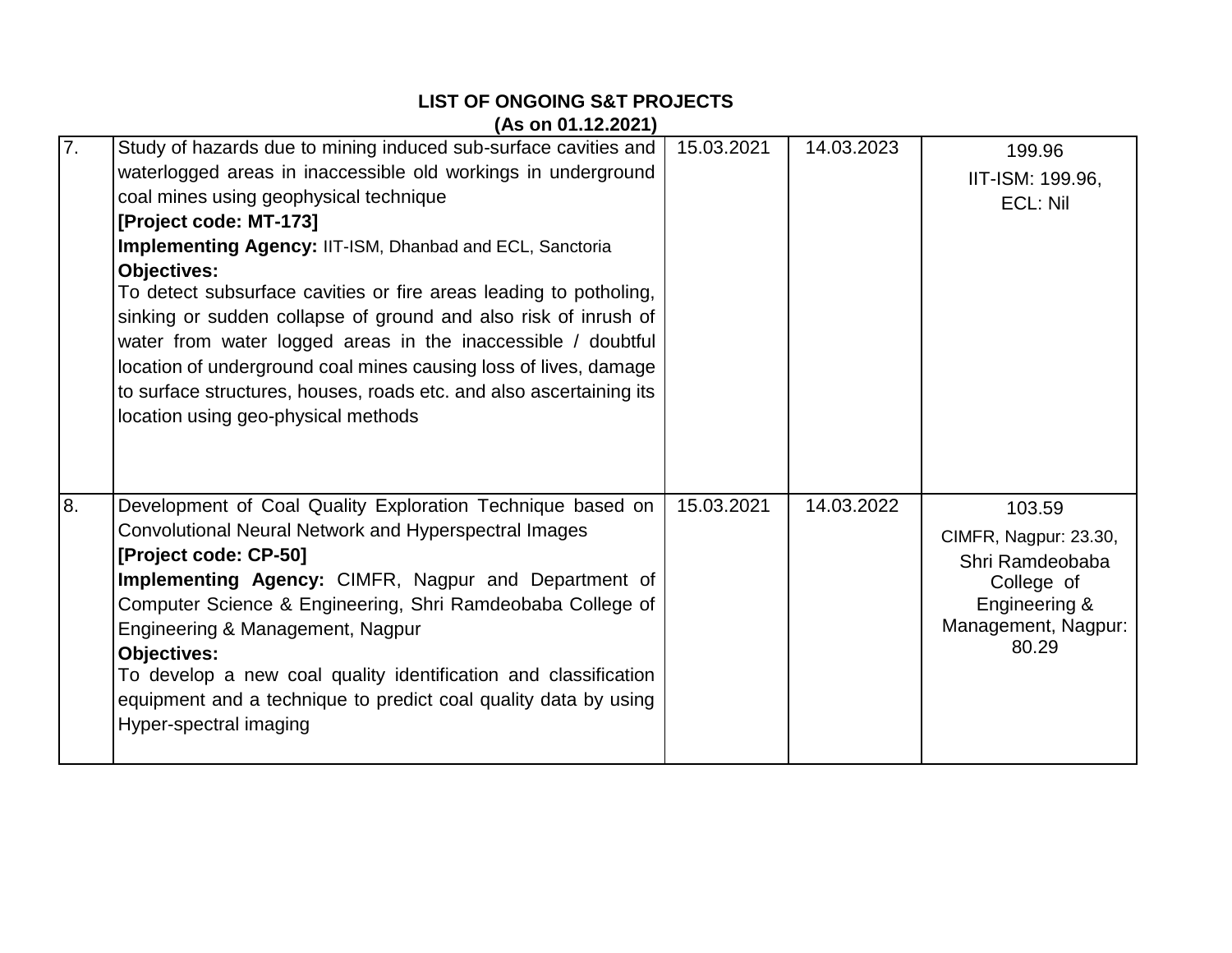# **LIST OF ONGOING S&T PROJECTS (As on 01.12.2021)** 9. Establishment of Geo-thermal energy (20KW Cap) power generation Pilot Project at Manuguru area of SCCL Command area based on closed loop Binary Organic Rankine Cycle Process technology **[Project code: CE-33] Implementing Agency:** Singareni Collieries Company Ltd, Kothagudem and Shiram Institute for Industrial Research, New Delhi **Objectives:** To establish indigenous 20 KW first Pilot Demonstration unit in India based on closed loop Binary Organic Rankine Cycle (ORC) process technology to produce clean, reliable and efficient electricity using Geothermal fluid as heat source at Manuguru, Telangana. • To standardize and optimize the power generation cost using geothermal source independently or in combination to ensure uninterrupted power supply for commercial viability. • To indigenize the process and establish model for scaling up. 01.06.2021 30.11.2022 172.28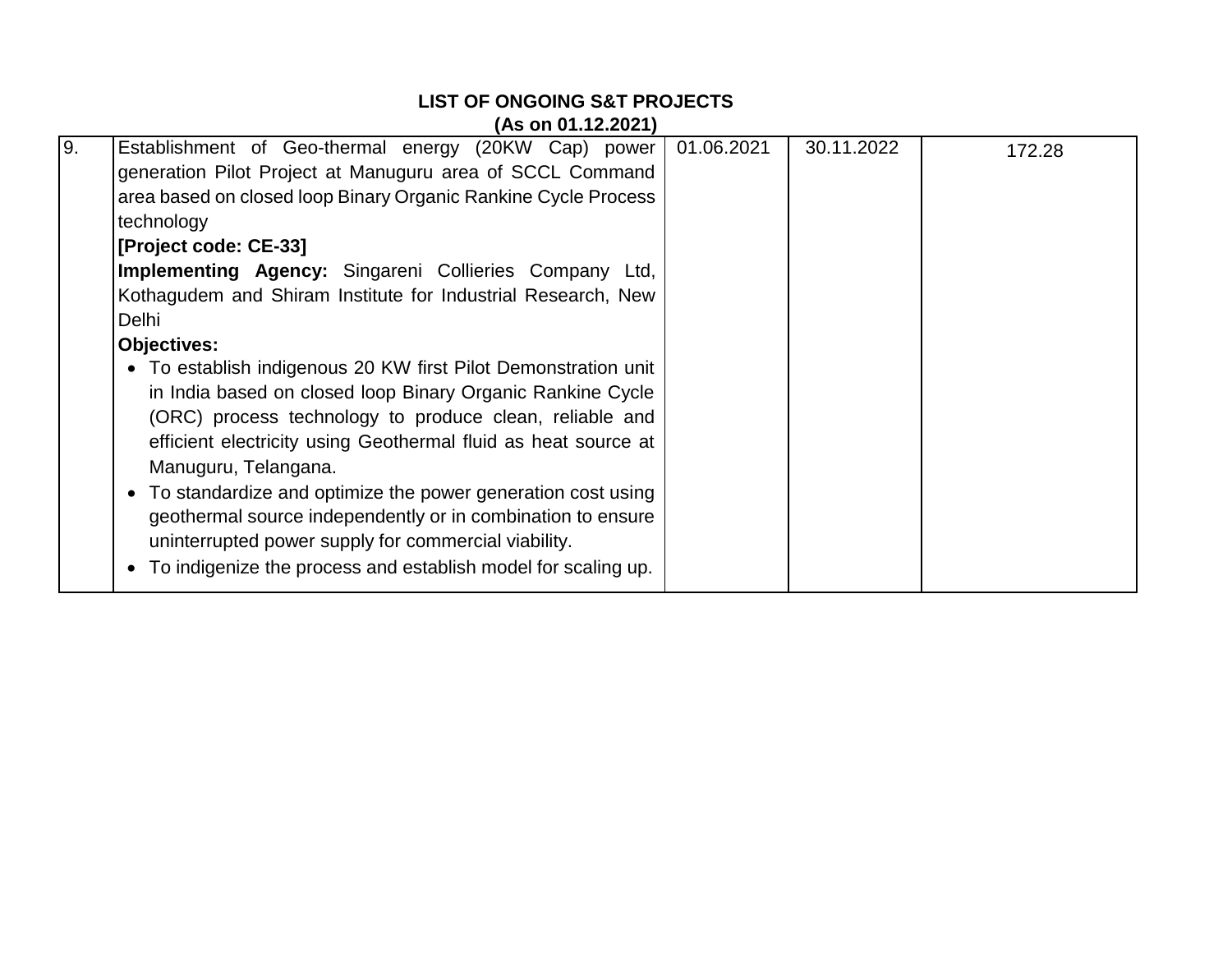| (As on 01.12.2021) |                                                                                         |            |            |                 |
|--------------------|-----------------------------------------------------------------------------------------|------------|------------|-----------------|
| 10.                | Design & Development of Drone Mounted Optical Sensor for                                | 15.03.2021 | 14.09.2022 | 36.84           |
|                    | continuous monitoring of PM <sub>2.5</sub> & PM <sub>10</sub> in railway siding before, |            |            | IIT-BHU: 36.84, |
|                    | during & after loading operation                                                        |            |            | <b>NCL: Nil</b> |
|                    | [Project code: MT-174]                                                                  |            |            |                 |
|                    | <b>Implementing Agency: IIT-BHU, Varanasi and NCL, Singrauli</b>                        |            |            |                 |
|                    | <b>Objectives:</b>                                                                      |            |            |                 |
|                    | To design and develop a device for real-time monitoring of $PM2.5$                      |            |            |                 |
|                    | & PM <sub>10</sub> concentration at railway siding before, during, and after            |            |            |                 |
|                    | loading of coal on rail wagons and to predict Air quality & measure                     |            |            |                 |
|                    | the heat, humidity and pressure in a non-contact manner                                 |            |            |                 |
|                    |                                                                                         |            |            |                 |
|                    |                                                                                         |            |            |                 |
|                    |                                                                                         |            |            |                 |
|                    |                                                                                         |            |            |                 |
|                    |                                                                                         |            |            |                 |
|                    |                                                                                         |            |            |                 |
|                    |                                                                                         |            |            |                 |
|                    |                                                                                         |            |            |                 |
|                    |                                                                                         |            |            |                 |

**LIST OF ONGOING S&T PROJECTS**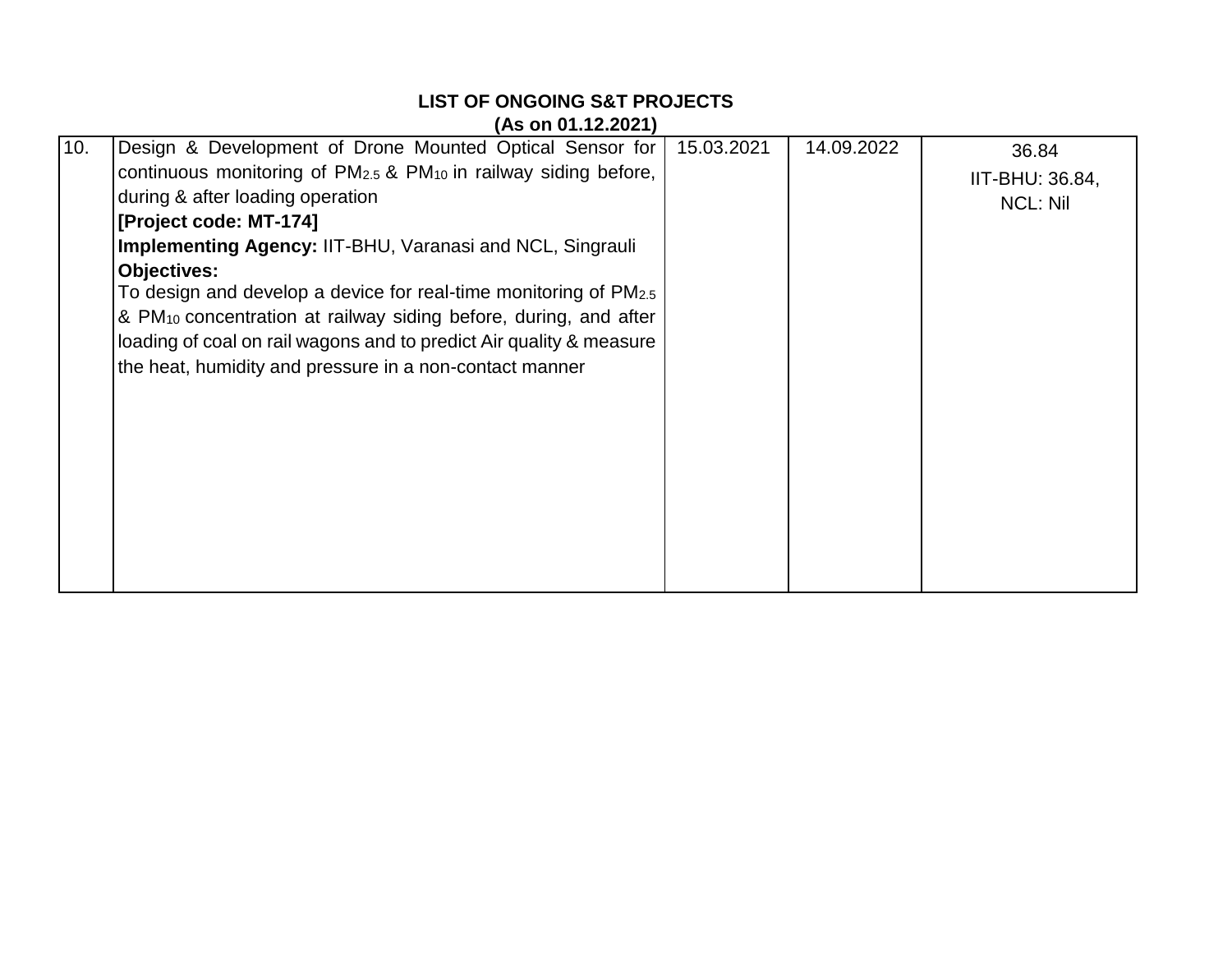| 11. | Coal Bed Methane (CBM) reserves estimation for Indian                                                                                                                                                                                      | 24.03.2014 | 23.03.2022 | 2069.91             |
|-----|--------------------------------------------------------------------------------------------------------------------------------------------------------------------------------------------------------------------------------------------|------------|------------|---------------------|
|     | Coalfields                                                                                                                                                                                                                                 |            |            | <b>IIEST-763.12</b> |
|     | [Project code: CE-31]                                                                                                                                                                                                                      |            |            | NGRI-457.06         |
|     | <b>Implementing Agency: Indian Institute of Engineering Science</b>                                                                                                                                                                        |            |            | CMPDI - 592.73      |
|     | and Technology(IIEST), Shibpur, CMPDI, Ranchi, Tata                                                                                                                                                                                        |            |            | TCE - 257.00        |
|     | Consulting Engineers Ltd, Kolkata and NGRI, Hyderabad                                                                                                                                                                                      |            |            |                     |
|     | <b>Objectives:</b>                                                                                                                                                                                                                         |            |            |                     |
|     | • To generate an accurate geological model of a study area with<br>associated coal seams by 2D/3D seismic survey and<br>acquisition of conventional surface / subsurface information<br>and validation of the model by drilling core holes |            |            |                     |
|     | • To determine various in situ coal properties for coal<br>characterization within the study area                                                                                                                                          |            |            |                     |
|     | • To find out the in-situ gas content and establish adsorption<br>isotherms for estimation of gas saturation                                                                                                                               |            |            |                     |
|     | • To calculate CBM reserve estimate by volumetric method<br>followed by uncertainty                                                                                                                                                        |            |            |                     |
|     | • analysis by probabilistic method                                                                                                                                                                                                         |            |            |                     |
|     | • To calibrate the information generated through the steps<br>above by conducting flowing material balance and production<br>decline curve analysis                                                                                        |            |            |                     |